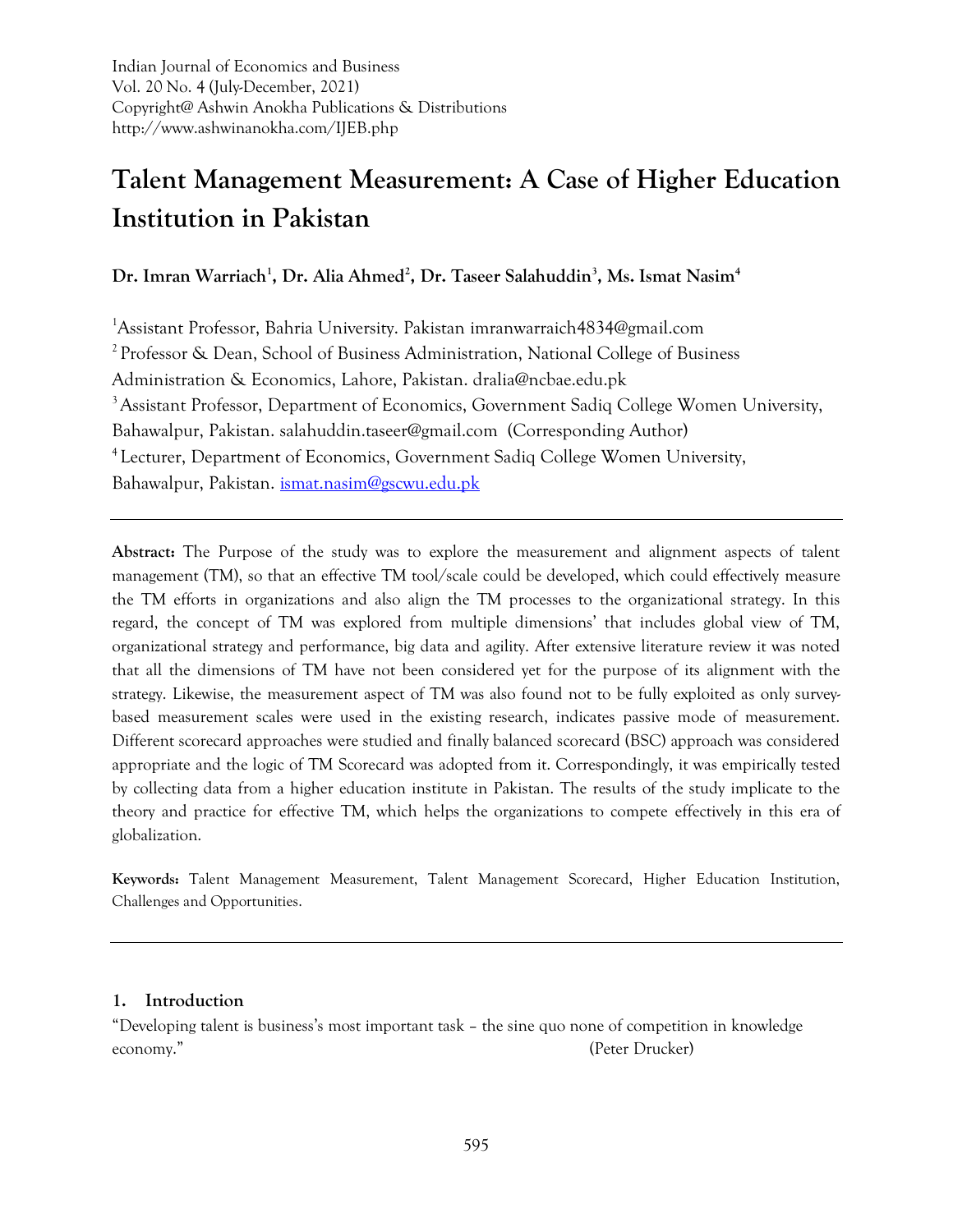In this contemporary age organizations are competing at global level, in order to stay competitive, they are looking for employees with specific capabilities called talent. Competition to acquire these individuals is quite intense, since everyone is looking for these individuals. Furthermore, in the above quote Peter Drucker has rightly pointed out that in the knowledge economy era talent management should be the important task for organizations.

In the same milieu term 'war for talent' introduced by Mckinsey& company further strengthened the need of talented individuals for organizations to compete successfully in the globalized competitive business environment.

#### **2. Literature Review**

 Presently, TM is one of the burning issues for the organizations and it likely to stay the same in the future (Festing et al., 2017), validated by Collings, Mellahi& Cascio (2018). It is the strategy to drive the talent, which can pursue the strategic intent of the MNEs in global perspective (Lucien, 2017). Contextualization of TM in global context has been explored by Vaiman, Collings & Scullion (2017) by reviewing the best papers presented in the fifth EIASM Workshop on Talent Management, which was hosted in Copenhagen Business School in October 2016. The major inference from the study is that talent is not generic and processes for deployment of talent are required to build organizational capabilities. King (2018) has debated on TM in the national context, discussed the example of Canada, as a nation is continuously involved in talent attraction and development both domestically and internationally, which entailed that Canada has a strength to compete for global and national talent. Makram, Sparrow & Greasley (2017) conducted 50 in-depth interviews to empirically test how TM practices can create value for organizations. it has been highlighted that the right culture and better alignment of talent are the necessary ingredients for the execution of value creating strategies in an organization.

According to van den Broek, Boselie& Paauwe (2017) research, Dutch healthcare system mitigated the issue of increased competition due scarce financial resources and shortage of talented employees through 'Coopetition'. Shared TM pools were developed by four hospitals to solve the numerical issues of talent shortages. The study further entails that the talent pools can also be developed to use for strategic reasons like research & development, knowledge sharing, and co-creation. Furthermore, it has been noted that coopetition is a very innovative dimension to TM and it could be utilized not only to solve the issue of the shortage of talented employees but also to enhance the competitiveness of the SMEs. A holistic approach to win the war for talent has been proposed by Ulrich, (2015), basically he argue that talent and organization both need to be viewed together. By organization he essentially means the culture and proposed that this integration will create sustained competitive advantage. A theoretical study by (King, 2017) entailed 'talent climate construct', it has been stressed that a strong talent system is required to establish right talent climate, in order to achieve required firm performance. Furthermore, as an outcome of the study a theoretical model has been proposed to be tested empirically in different contextual settings.

Globalization has also triggered phenomena of international careers/ global flow of talent, which is fueled by both expatriate assignments and self-initiated international moves. Basically, this situation has posed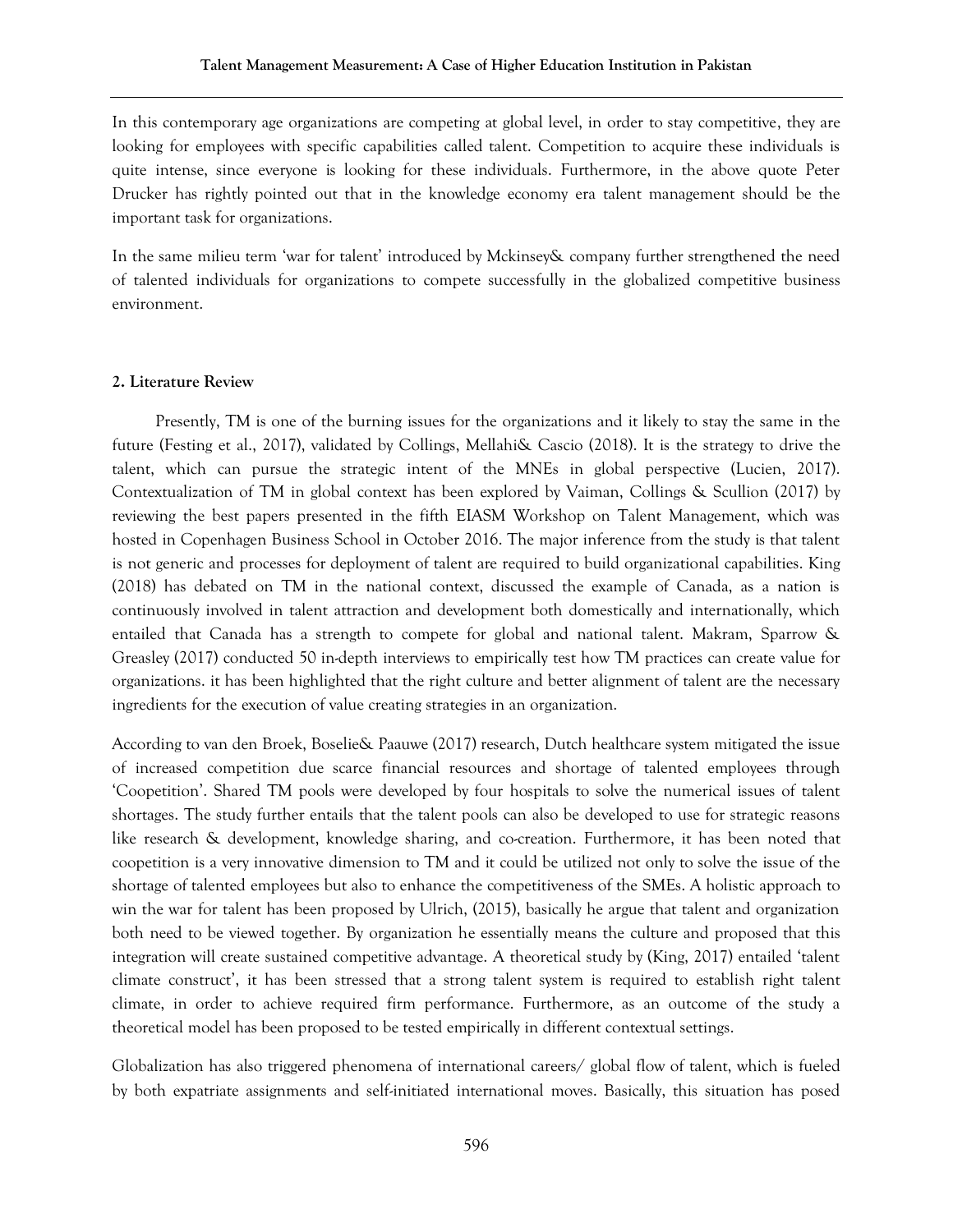different challenges for both MNEs and internationalized SMEs because they have to compete globally for talented individuals. Thus, to survive the globalization and competiveness in the present day world organizations must implement efficient and appropriate TM practices that aimed to successfully attract, retain, and develop talent (Eberz&Gilli, 2018).

A study was conducted in Germany to investigate TM perspectives with 700 Chief Executive Officers CEOs and owners/founders, it was realized that CEOs/ owners had central role in recruitment and hiring decisions (Festing et al. ,2013). It has also been highlighted by Cui et al. (2016) that there is often lack of clarity among managers about the notion of talent. Recently, Sheehan, Grant &Garavan (2018) have noted that the effective implementation of TM in the hospitality and tourism sector to enhance the brand and competitiveness of the organization. They have also asserted that the continuing problem of high labour turnover could also be addressed through TM practices

A case study of Maersk (world's largest container shipping company) has been used by Lucien (2017) to identify the linkage between TM and wider management of organizational capabilities. It has been advocated that 'Strategies define capabilities and capabilities define talent', thereby highlighting the importance of talent to win over competition. For instance, in case of Maersk, it wanted to lead in cost and in shipping business network design is the main capability, which drives the costs and likewise the network designers are key talent. From this argument, it has been learnt that to win over competitors' specific talent is required and organizations can look for particular segment of talent, which could lead them in the market. Keeping the case of Maersk in view, it could be argued that if capital of talent is invested better than competitors, organizations can achieve competitive advantage.

To achieve sustainably effective organizations, Lawler (2018) deliberated that talent should drive business strategy in order to achieve augmented performance. While studying case of Maersk, Lucien (2017) identified linkage between TM and wider management of organizational capabilities. Moreover, it has been advocated that 'Strategies define capabilities and capabilities define talent', thereby highlighting the importance of talent to win over competition. Boston consulting group (BCG) ''believes the key to sustainable business performance is tightly linking leadership to talent capability-building and value creation'' (BCG, 2108). The argument generated by BCG entails that TM is a strategic capability, which helps in maintaining sustainable performance. Therefore, a question arises here that how we will know that do we have the optimal talent management capabilities to achieve sustainable organizational performance, measurement is the correct answer to this question.

In case of Pakistan TM is a major issue, since no evidence has been found in this regard, limited empirical research is available for effective TM. According to Shamsi, Imtinan&Imtinan (2010), TM in public sector is a new thing in Pakistan, and very few studies have been conducted on TM. Moreover, Zia & Pirzada (2017) argues that due big economic opportunities are attached with the CPEC, Pakistan can stop the brain drain and manage the talent for long term benefits, highlights the scarcity of talent due to that there will be war for talent among organizations in Pakistan. However, Din &Hejratullah (2017) conducted a descriptive study to find out the effect of talent management on private and public banks performance in Peshawar Pakistan, significant positive relationship between TM and banks' performance was established and it was noted that TM contributed to 33 percent increase in return on investment and 35.7 percent increase in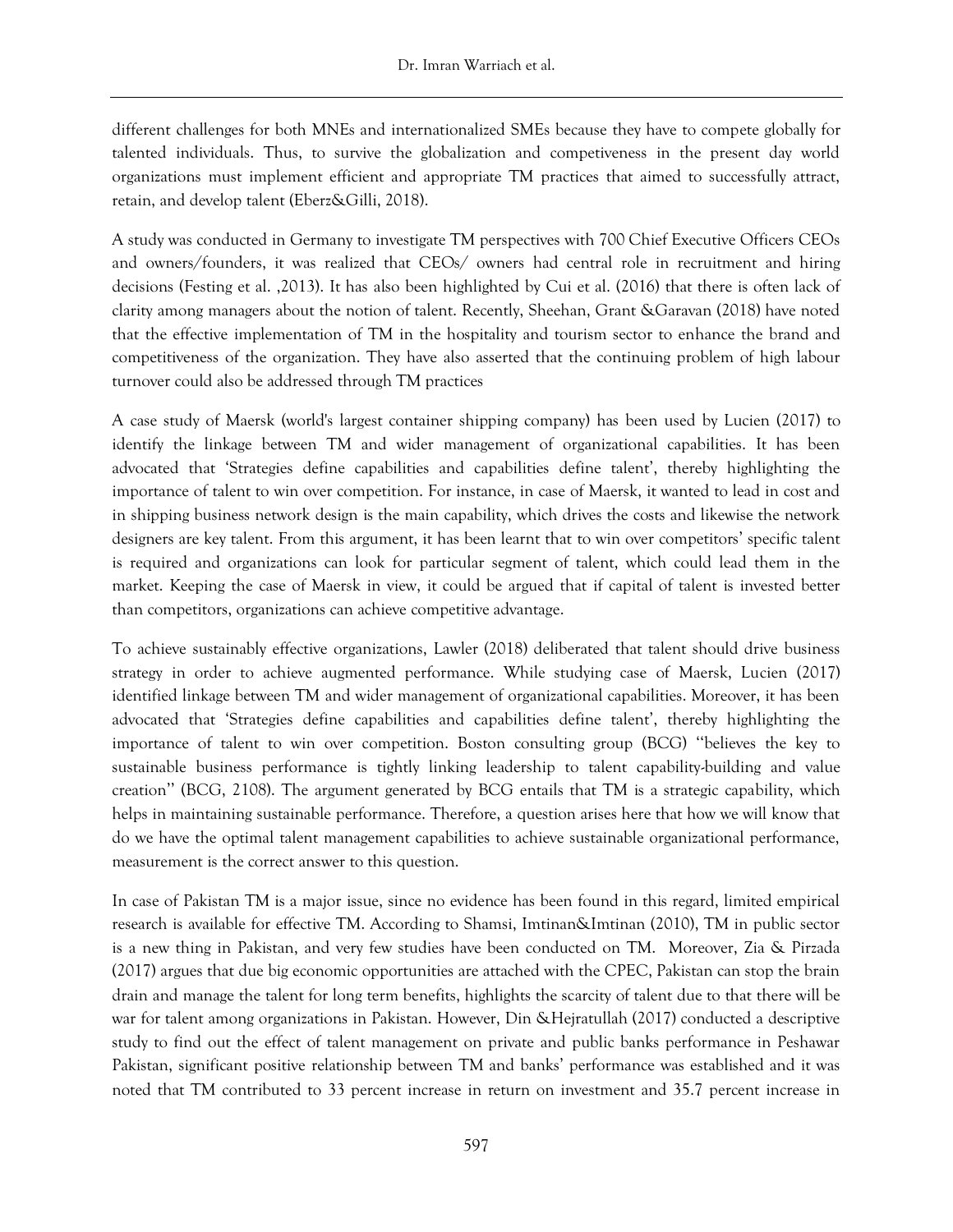market to book ratio. It shows that TM can singly augment the performance of the organizations. A survey has been conducted by (Aurangzeb & Bhutto, 2018) to measure the effect of TM on organizational performance in service sector companies in Pakistan, results revealed significant effect of TM on overall organizational performance. An inclusive approach to design TM strategy was suggested.

Finally, certain gaps regarding the perceptions of TM have been found in the context of Pakistani organizations such as, no research has been found about the TM awareness in Pakistani organizations. Thereby generates the need to measure the existing position of TM implementation in different organizations in Pakistan. The measurement will identify the gaps and the main focus area required for effective talent management in an organization.

#### **3. Purpose**

 The Purpose of the study was to explore the measurement and alignment aspects of talent management (TM), so that an effective TM tool/scale could be developed, which could effectively measure the TM efforts in organizations and also align the TM processes to the organizational strategy.

#### **4. Developing the TM Measurement Tool/Scorecard**

Different measurement frameworks have been developed by various researchers such as hitherto, Becker, Huselid& Ulrich (2001) developed HR scorecard, which primarily assisted to measure, manage and improve the strategic role of HR department. Similarly, Huselid, Becker & Beatty (2005) developed workforce scorecard that had a different scope. Furthermore, Rampersad (2008) formulated Total Performance Scorecard (TPS) embedded different type of scorecard approaches into one framework. Kaplan and Norton (1996) developed a framework called balanced scorecard (BSC) to measure organizational performance through performance measures (key performance indicators). BSC is an integrated strategic planning and performance management system that Communicates with clarity an organization's vision, mission, and strategy to employees and other stakeholders, aligns day-to-day work to vision and strategy, provides a framework for prioritizing programs and projects and uses strategic performance measures and targets to measure progress. Furthermore, Warraich and Ahmed (2020) suggests that alignment of TM efforts with the strategic elements of the organization could be insured through a scorecard approach, since BSC encompasses all necessary element necessary for holistic performance.

The logic of TM Scorecard has been adopted from BSC, organization mission and vision will be used. A broader template encompassing long range of TM objectives and performance measures have been proposed, which will fit well with different type of organizational settings. Furthermore, the strategic initiatives templates have been formulated, which will be used to enhance TM objectives. The individual tasks & actions will be organization specific, which could be debated once the scorecard will be tested by gathering data from different organizations. Accordingly, deducing from the BSC rationality, the logic of TM Scorecard has been conceived, which is presented in Figure 4.1 below: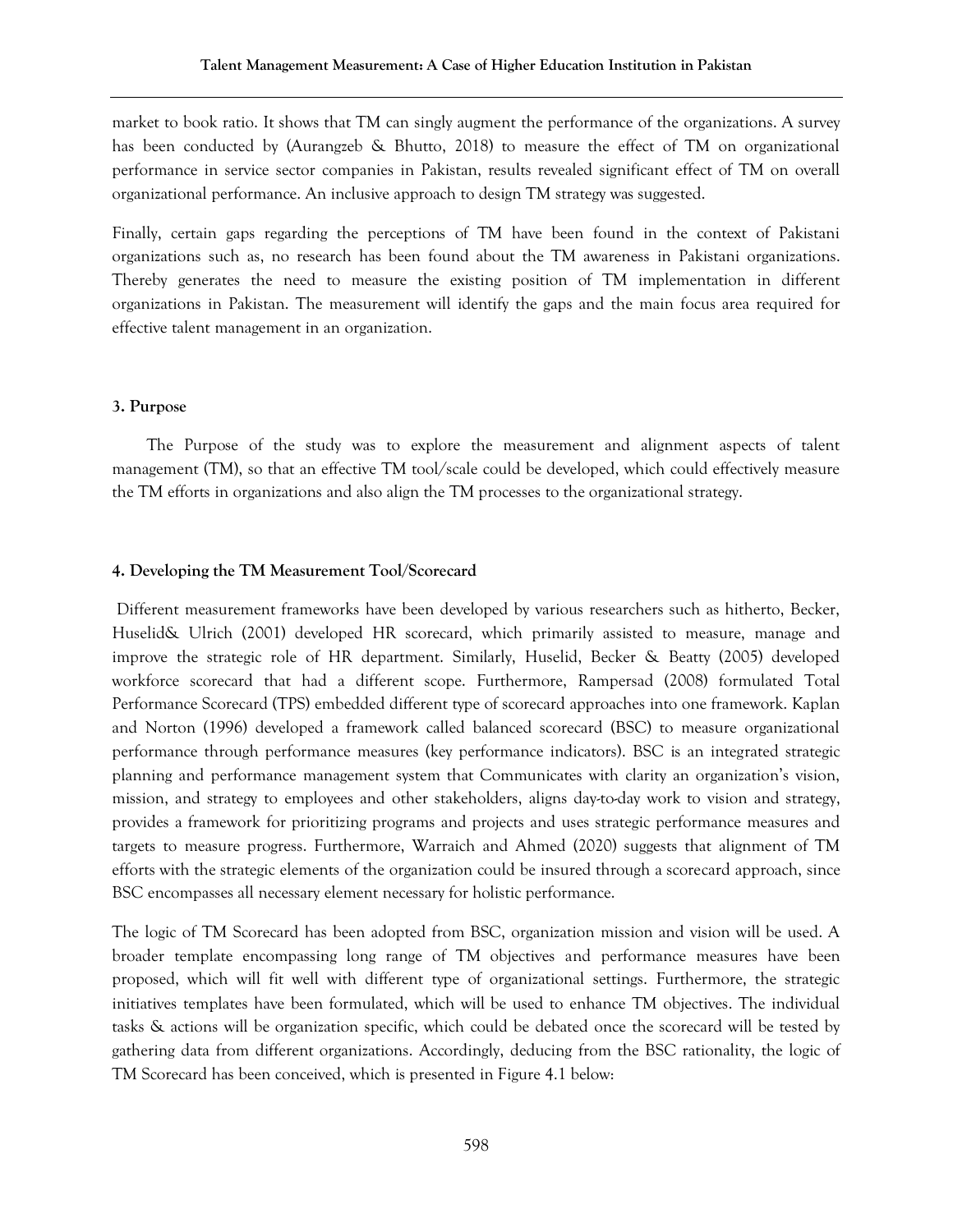# The Logic Of Talent Management (TM) Scorecard



**Figure 4.1: Logic of TM SCORECARD**

As per, the above-mentioned framework, the questions asked regarding mission and vision will be organization specific and answers will be perused accordingly. However, the strategic perspectives are the same, traditional BSC ones. Nevertheless, the themes are totally in commensuration with the TM notion, a broader template encompassing long range of TM objectives and performance measures have been proposed, which will fit in well with different type of organizational settings. Furthermore, the strategic initiatives and tasks & actions will be organization specific, which could be debated once the scorecard will be tested by gathering data from different organizations.

The key performance (KPIs) indicators will be both quantitative and qualitative on nature. They will be used to argument the results of the TM strategy in action. Furthermore, results of KPI's could also be utilized for adjusting/aligning the strategy and objectives with the vision and the mission of the particular organization.

### **5. Testing and Results**

The TM Scorecard was tested for its practicality and effectiveness by collecting data from a higher education institution. The institute was established 28 years ago and it offers different graduate and postgraduate programmes. The results have been presented in the TM dashboard forms below.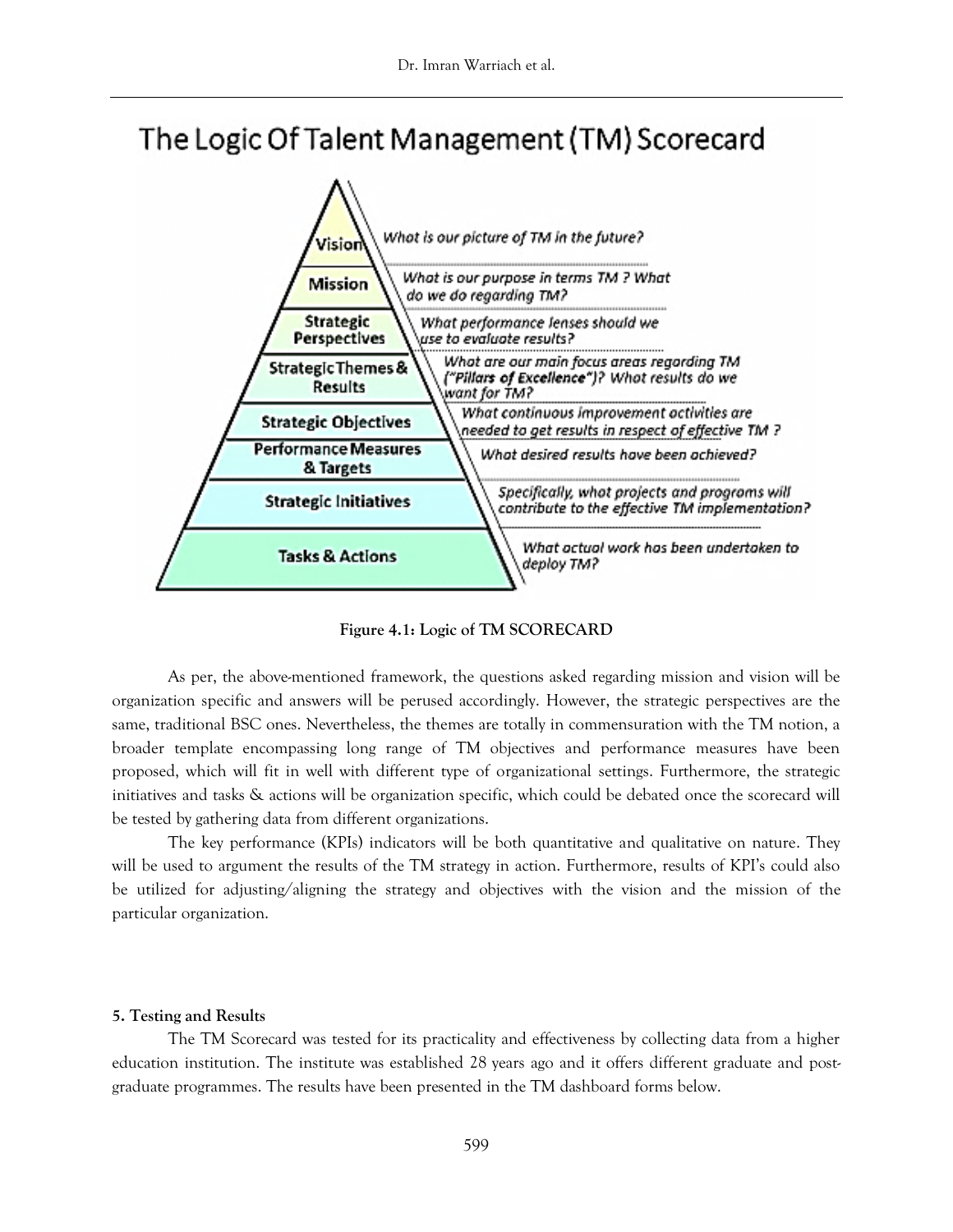| Strategic<br>Perspective | <b>Strategic Theme: Talent Identification</b>                                                                                                                      |                |               |                |                 |  |
|--------------------------|--------------------------------------------------------------------------------------------------------------------------------------------------------------------|----------------|---------------|----------------|-----------------|--|
|                          | <b>Strategic Objective:</b><br>1. Optimize talent identification<br>2. Employee goal alignment                                                                     |                |               |                |                 |  |
| Financial                | <b>Performance Measures:</b><br><b>Baseline</b><br>Score<br>Target<br>Actual                                                                                       |                |               |                |                 |  |
| <b>Effectiveness</b>     | 1. Employee Cost as a % of Total<br>Revenue                                                                                                                        | 8              | 60%           | 90%            | 95 %            |  |
|                          | 2. % of employees financial increase<br>every year                                                                                                                 | 60             | 10 %          | 14 %           | 20 %            |  |
|                          | <b>Strategic Objective:</b><br>1. Motivated employees<br>2. Enhanced public perception                                                                             |                |               |                |                 |  |
|                          | <b>Performance Measures:</b>                                                                                                                                       | Score          | Target        | Actual         | <b>Baseline</b> |  |
| <b>Stakeholders</b>      | 1. Employee motivation index                                                                                                                                       | $\mathbf{0}$   | 8             | 2              | 2               |  |
|                          | 2. Public perception rating of company<br>as a market leader                                                                                                       | $\overline{O}$ | 8             | $\mathfrak{2}$ | 2               |  |
|                          | <b>Strategic Objective:</b><br>1. Competitive bench strength<br>2. Improve Talent identification process                                                           |                |               |                |                 |  |
| Enabling                 | <b>Performance Measures:</b>                                                                                                                                       | Score          | Target        | Actual         | <b>Baseline</b> |  |
| Processes                | 1. % of employees ready to fill key<br>competencies                                                                                                                | 60             | 50%           | 30%            | 20%             |  |
|                          | 2. High-performer turnover rate                                                                                                                                    | 6              | $\mathcal{O}$ | 75             | 80              |  |
| Organizational           | <b>Strategic Objective:</b><br>1. Encourage employee branding depicting company values<br>2. Explore new knowledge areas<br>3. Identification for key competencies |                |               |                |                 |  |
| Capacity                 | Performance Measures:                                                                                                                                              | Score          | Target        | Actual         | <b>Baseline</b> |  |
|                          | 2. Number of "key knowledge areas"<br>identified and documented                                                                                                    | 50             | 100           | 50             | 30              |  |
|                          | 3. Percentage of key competencies to<br>total competencies (by department,<br>company)                                                                             | $\mathbf{0}$   | 100 %         | 30 %           | 30 %            |  |

| Table 5.1TM Dashboard Higher Education Institution Talent Identification Theme |  |  |  |
|--------------------------------------------------------------------------------|--|--|--|
|--------------------------------------------------------------------------------|--|--|--|

## **Table 5.2 TM Dashboard Higher Education InstitutionTalent Acquisition Theme**

| Strategic<br>Perspective | <b>Strategic Theme: Talent Acquisition</b> |
|--------------------------|--------------------------------------------|
|                          | <b>Strategic Objective:</b>                |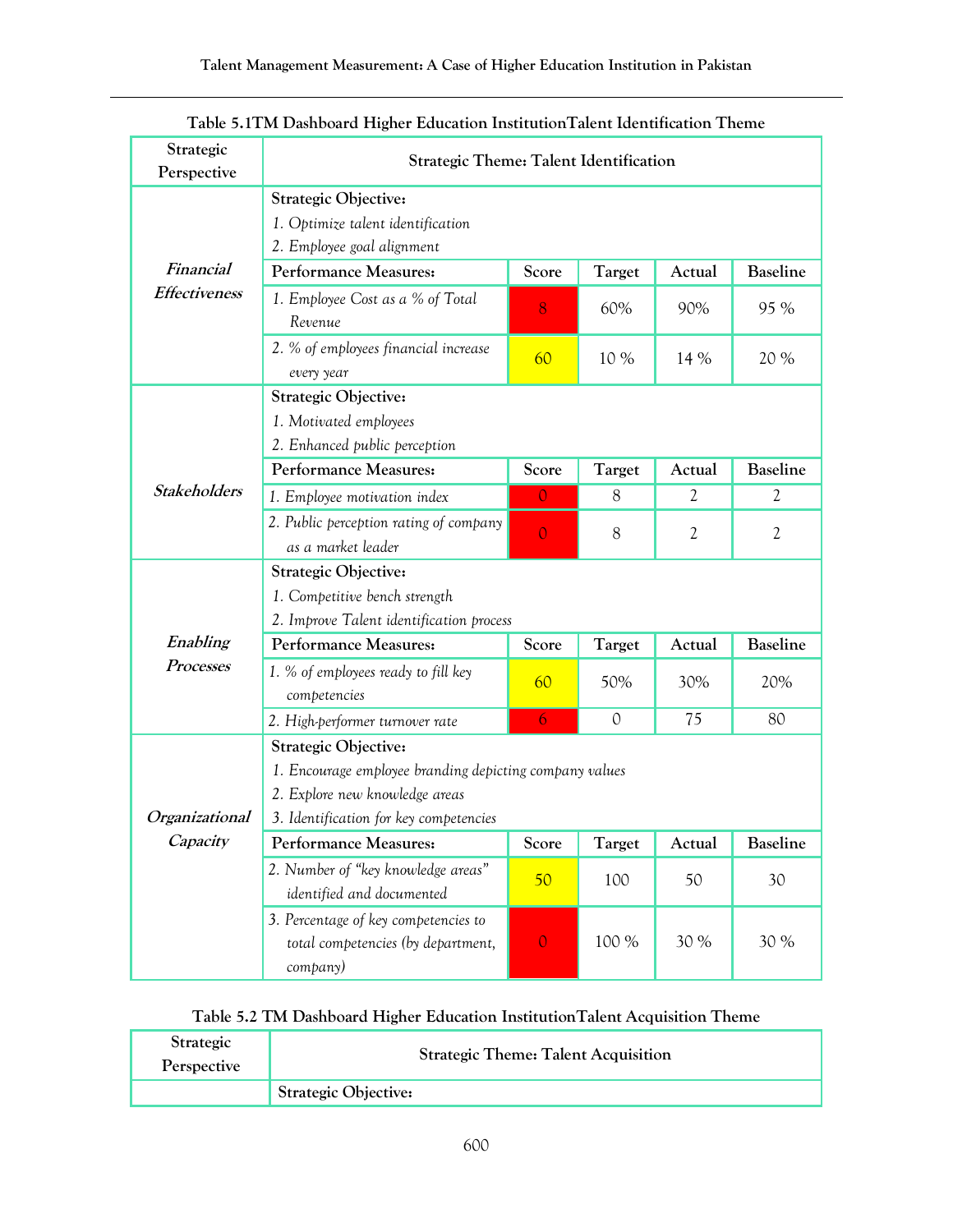|                      | 1. Optimize cost to hire                               |                |               |               |                  |  |
|----------------------|--------------------------------------------------------|----------------|---------------|---------------|------------------|--|
|                      | 2. Reduce cost of vacancy                              |                |               |               |                  |  |
| Financial            | <b>Performance Measures:</b>                           | Score          | Target        | Actual        | <b>Baseline</b>  |  |
| <b>Effectiveness</b> | 1. Financial Impact of Bad Hires                       | $\overline{O}$ | $\leq 1M$     | 20M           | 20M              |  |
|                      | 2. Cost per hire vs. cost per vacancy                  | $\overline{O}$ | $\mathcal{O}$ | 0.8M          | 0.8 <sub>M</sub> |  |
|                      | <b>Strategic Objective:</b>                            |                |               |               |                  |  |
|                      | 1. Improve customer service                            |                |               |               |                  |  |
|                      | 2. Enhanced product development                        |                |               |               |                  |  |
|                      | <b>Performance Measures:</b>                           | Score          | Target        | Actual        | <b>Baseline</b>  |  |
| <b>Stakeholders</b>  | 1. complaints regarding employees                      | 10             | $\leq 10$     | 90            | 100              |  |
|                      | 2. Percentage of revenue from new                      | 12.5           | 40%           | 15%           | 10%              |  |
|                      | customers / products                                   |                |               |               |                  |  |
|                      | <b>Strategic Objective:</b>                            |                |               |               |                  |  |
|                      | 1. Upgrade talent acquisition process                  |                |               |               |                  |  |
|                      | 2. Promote employee advocacy process for hiring talent |                |               |               |                  |  |
|                      |                                                        |                |               |               |                  |  |
| Enabling             | <b>Performance Measures:</b>                           | Score          | Target        | Actual        | <b>Baseline</b>  |  |
| Processes            | 1. Time to Fill talent centric                         |                | 3             | 6             |                  |  |
|                      | positions                                              | $\mathbf{0}$   | months        | months        | 6 months         |  |
|                      | 2. % of talent acquired for industry                   | $\overline{0}$ | 60%           | 40%           | 40 %             |  |
|                      | <b>Strategic Objective:</b>                            |                |               |               |                  |  |
|                      | 1. EVP developed and implemented                       |                |               |               |                  |  |
|                      | 2. Reduce Open talent centric positions                |                |               |               |                  |  |
| Organizational       | <b>Performance Measures:</b>                           | Score          | Target        | Actual        | <b>Baseline</b>  |  |
| Capacity             | 1. Percentage of recruitment                           |                |               |               |                  |  |
|                      | practices relating to EVP                              | $\overline{0}$ | 100%          | $\mathcal{O}$ | $\mathcal{O}$    |  |
|                      | 2. Ratio of number of open talent                      |                |               |               |                  |  |
|                      | centric positions to total number                      | $\overline{O}$ | < 0.2         | 5             | 5                |  |

| Table 5.3TM Dashboard higher education institution - Talent Deployment Theme |  |
|------------------------------------------------------------------------------|--|
|------------------------------------------------------------------------------|--|

| Strategic<br>Perspective | <b>Strategic Theme: Talent Deployment</b>                 |          |      |    |                 |
|--------------------------|-----------------------------------------------------------|----------|------|----|-----------------|
|                          | <b>Strategic Objective:</b>                               |          |      |    |                 |
|                          | 1. Increase share price                                   |          |      |    |                 |
|                          | 2. Enhance Profit per Employee (PBIT)                     |          |      |    |                 |
| Financial                | <b>Performance Measures:</b><br>Target<br>Score<br>Actual |          |      |    | <b>Baseline</b> |
| <b>Effectiveness</b>     | 1. Share price profit per Employee (PBIT)                 | $\Omega$ | ٠    | ٠  | ٠               |
|                          | 2. Return on Investment                                   | $\Omega$ | 10 % | 3% | 3%              |
|                          | <b>Strategic Objective:</b>                               |          |      |    |                 |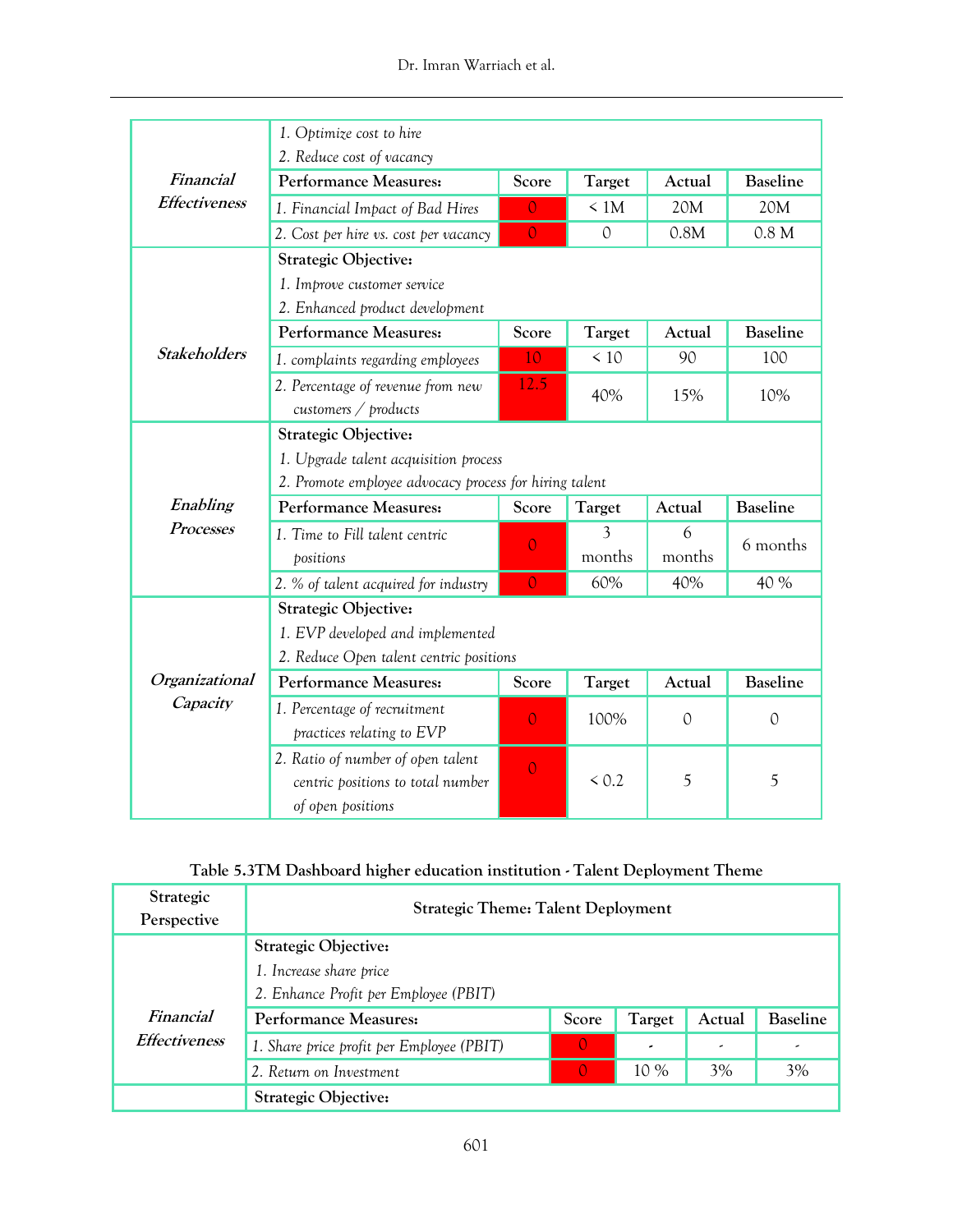## **Talent Management Measurement: A Case of Higher Education Institution in Pakistan**

|                     | 1. Customer Satisfaction                        |                |               |        |                 |
|---------------------|-------------------------------------------------|----------------|---------------|--------|-----------------|
|                     | 2. Reduce customer complaints                   |                |               |        |                 |
|                     | <b>Performance Measures:</b>                    | Score          | Target        | Actual | <b>Baseline</b> |
| <b>Stakeholders</b> | 1. Market Share                                 | $\Omega$       | 5%            | 0.5%   | $0.5\%$         |
|                     | 2. Customer complaints as a proportion of sales | 10             | $< 5\%$       | 25     | 30%             |
|                     | <b>Strategic Objective:</b>                     |                |               |        |                 |
|                     | 1. Pay for performance                          |                |               |        |                 |
|                     | 2. Link Position goals to business strategy     |                |               |        |                 |
| Enabling            | <b>Performance Measures:</b>                    | Score          | <b>Target</b> | Actual | <b>Baseline</b> |
| Processes           | 1. Percentage of Total Compensation linked to   |                |               |        |                 |
|                     | performance (by position, department, talent    | 20             | 100%          | 20%    | 20%             |
|                     | $9$ -box matrix)                                |                |               |        |                 |
|                     | 2. Percentage of positions with goals linked to | 20             | 100%          | 20%    | 20%             |
|                     | business strategy                               |                |               |        |                 |
|                     | <b>Strategic Objective:</b>                     |                |               |        |                 |
|                     | 1. Optimal span of control                      |                |               |        |                 |
|                     | 2. Reduce turnover rate                         |                |               |        |                 |
| Organizational      | <b>Performance Measures:</b>                    | Score          | Target        | Actual | <b>Baseline</b> |
| Capacity            | 1. Average span of control                      | $\Omega$       | 4             | 8      | 8               |
|                     | 2. Employee Turnover Rate (by grade, position,  |                |               |        |                 |
|                     | manager, talent 9-box matrix, age, tenure,      | $\overline{0}$ | 0             | 30%    | 30%             |
|                     | $etc.$ )                                        |                |               |        |                 |

## **Table 5.4TM Dashboard Higher Education InstitutionTalent Development Theme**

| Strategic            | <b>Strategic Theme: Talent Development</b> |          |        |                |                 |
|----------------------|--------------------------------------------|----------|--------|----------------|-----------------|
| Perspective          |                                            |          |        |                |                 |
|                      | <b>Strategic Objective:</b>                |          |        |                |                 |
|                      | 1. Profitability                           |          |        |                |                 |
|                      | 2. Increased revenue                       |          |        |                |                 |
| Financial            | 3. Enhanced financial performance          |          |        |                |                 |
| <i>Effectiveness</i> | Performance Measures:                      | Score    | Target | Actual         | Baseline        |
|                      | 1. Market value                            | $\Omega$ | 1000M  | 500M           | 500M            |
|                      | 2. Profit per employee                     | 2        | 350000 | 220000         | 216000          |
|                      | 3. Net earnings` growth per employee       |          | 5%     | 2%             | 2%              |
|                      | <b>Strategic Objective:</b>                |          |        |                |                 |
|                      | 1. More customers                          |          |        |                |                 |
|                      | 2. Good customer service                   |          |        |                |                 |
|                      | <b>Performance Measures:</b>               | Score    | Target | Actual         | <b>Baseline</b> |
| <b>Stakeholders</b>  | 1. Product value perception of customers   | $\Omega$ | 8      | $\overline{4}$ | 4               |
|                      | 2. Customers ranking                       | $\Omega$ | 8      | $\overline{2}$ | 2               |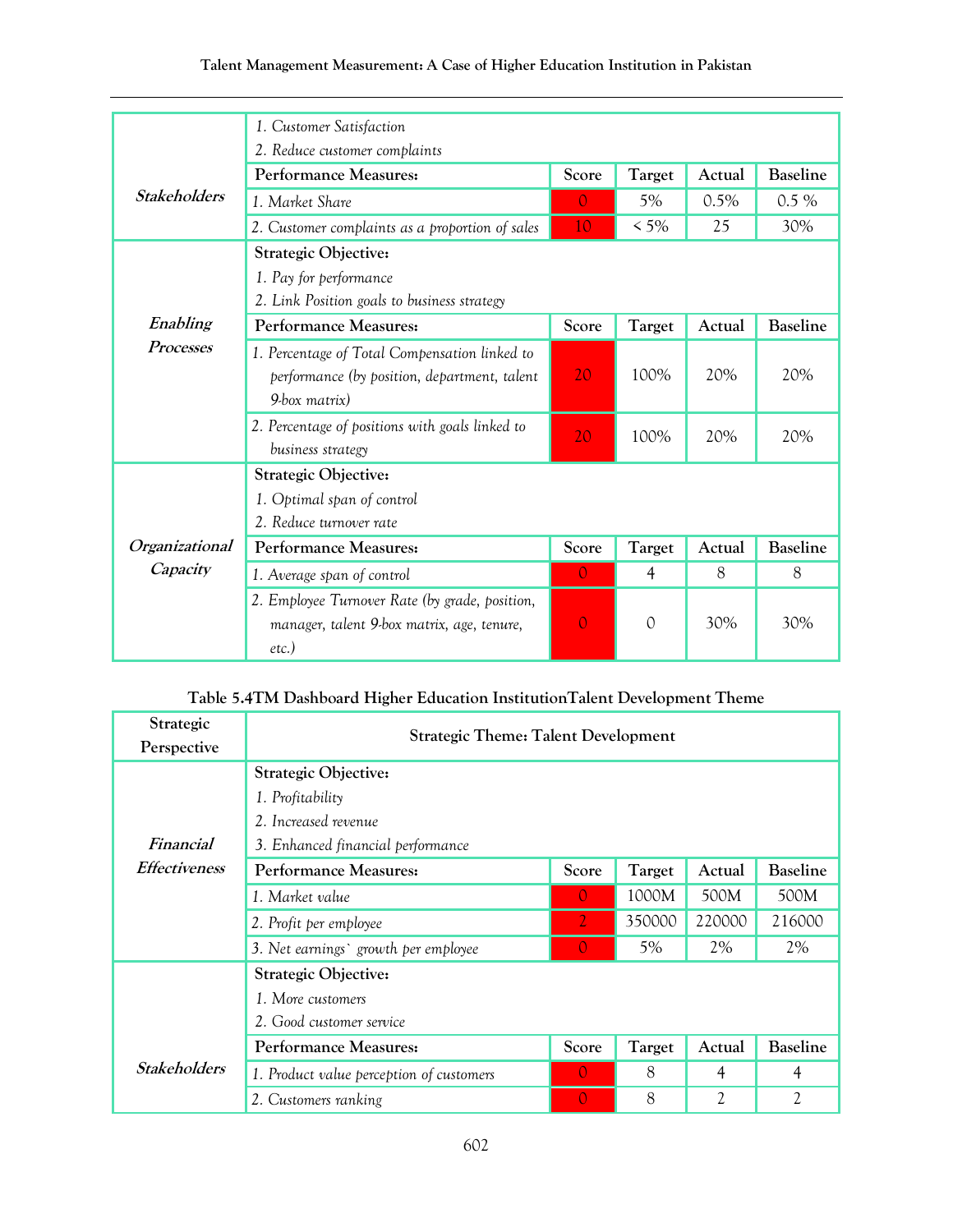|                | 3. No. of customers                              | $\cup$         | 6000   | 3000             | 3000            |
|----------------|--------------------------------------------------|----------------|--------|------------------|-----------------|
|                | <b>Strategic Objective:</b>                      |                |        |                  |                 |
|                | 1. Key positions identified                      |                |        |                  |                 |
|                | 2. Increase talent Diversity development         |                |        |                  |                 |
| Enabling       | <b>Performance Measures:</b>                     | Score          | Target | Actual           | <b>Baseline</b> |
| Processes      | 1. % of key positions with identified successors | $\Omega$       | 80     | $\left( \right)$ | $\circ$         |
|                | 2. Talent diversity index                        | $\Omega$       | 100%   | 30%              | 30 %            |
|                | <b>Strategic Objective:</b>                      |                |        |                  |                 |
|                | 1. Upgraded Performance                          |                |        |                  |                 |
|                | 2. Talent alignment                              |                |        |                  |                 |
| Organizational | Performance Measures:                            | Score          | Target | Actual           | <b>Baseline</b> |
| Capacity       | 1. % of new potential managers on Leadership     | $\overline{0}$ | 90%    | 5%               | 5%              |
|                | training                                         |                |        |                  |                 |
|                | 2. % of talent stockholders                      | $\Omega$       | 70%    | 0                | $\Omega$        |

## **Table 5.5TM Dashboard Higher Education InstitutionTalent Retention Theme**

| Strategic<br>Perspective          | <b>Strategic Theme: Talent Retention</b>                                                 |                |                         |          |                 |
|-----------------------------------|------------------------------------------------------------------------------------------|----------------|-------------------------|----------|-----------------|
|                                   | <b>Strategic Objective:</b>                                                              |                |                         |          |                 |
|                                   | 1. Revenue Growth                                                                        |                |                         |          |                 |
|                                   | <b>Performance Measures:</b>                                                             | Score          | <b>Target</b>           | Actual   | <b>Baseline</b> |
| Financial<br><b>Effectiveness</b> | 1. Revenue growth per Employee                                                           | $\Omega$       | 5%                      | 2%       | 2%              |
|                                   | <b>Strategic Objective:</b>                                                              |                |                         |          |                 |
|                                   | 1. Improve Customer experience                                                           |                |                         |          |                 |
|                                   | 2. Talent recognition by customers                                                       |                |                         |          |                 |
|                                   | <b>Performance Measures:</b>                                                             | Score          | <b>Target</b>           | Actual   | <b>Baseline</b> |
| <b>Stakeholders</b>               | 1. Customer repurchase intent                                                            | $\Omega$       | 50%                     | 10%      | 10%             |
|                                   | 2. Percentage of employees recognized by<br>customers for outstanding performance        | $\overline{O}$ | 50%                     | 4%       | 4%              |
|                                   | <b>Strategic Objective:</b>                                                              |                |                         |          |                 |
|                                   | 1. Improve lead time to promotion process for key positions                              |                |                         |          |                 |
|                                   | 2. Enhance talent retention                                                              |                |                         |          |                 |
| Enabling                          | <b>Performance Measures:</b>                                                             | Score          | Target                  | Actual   | <b>Baseline</b> |
| Processes                         | 1. Average lead time to promotion                                                        | 50             | 05<br>years             | 10 years | 10 years        |
|                                   | 2. Average tenure (by grade, position,<br>manager, talent 9-box matrix, age,<br>$etc.$ ) | 50             | 0 <sub>5</sub><br>years | 10 years | 10 years        |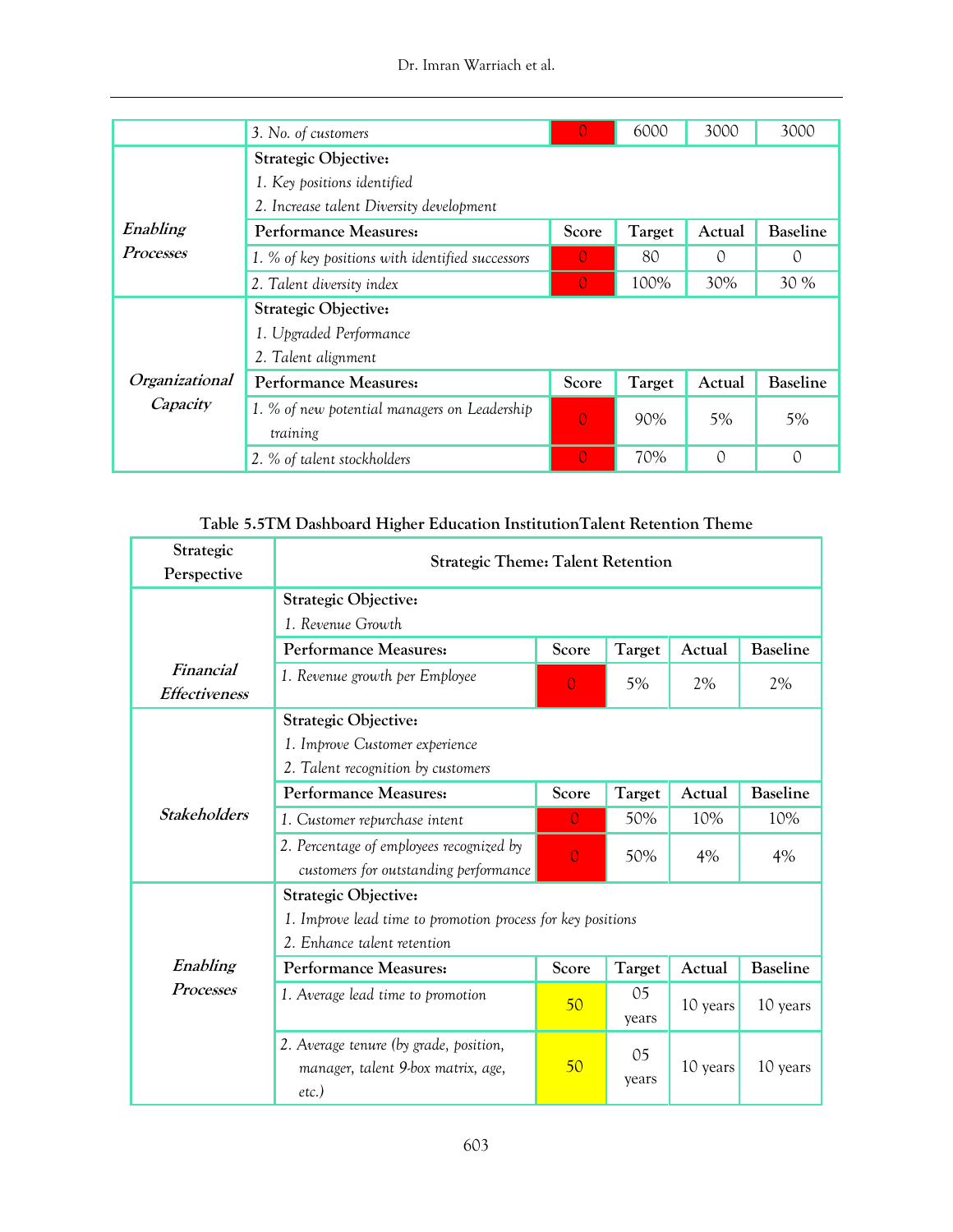## **Talent Management Measurement: A Case of Higher Education Institution in Pakistan**

|                | <b>Strategic Objective:</b><br>1. Fill up positions with scarce skills<br>2. Optimize key positions   |              |           |        |                 |
|----------------|-------------------------------------------------------------------------------------------------------|--------------|-----------|--------|-----------------|
| Organizational | Performance Measures:                                                                                 | Score        | Target    | Actual | <b>Baseline</b> |
| Capacity       | 1. Number of key positions at risk<br>(incumbent leaving, retiring, etc.)                             | $\Omega$     | $\leq$ 05 | 50     | 50              |
|                | 2. Number of key positions with scarce<br>skills                                                      | $\Omega$     | $\leq 02$ | 50     | 50              |
|                | 3. Percentage of departments with skills<br>needs for the next 24 months identified<br>and quantified | $\mathbf{0}$ | 100%      | 5%     | 5%              |

**Table 5.6TM Report Card**

| <b>Talent Identification</b>   |       |  |  |  |
|--------------------------------|-------|--|--|--|
| Perspectives                   | Score |  |  |  |
| <b>Financial Effectiveness</b> | 34    |  |  |  |
| Stakeholders                   |       |  |  |  |
| <b>Internal Processes</b>      | 33    |  |  |  |
| <b>Organizational Capacity</b> | 25    |  |  |  |

| <b>Talent Deployment</b>       |       |  |
|--------------------------------|-------|--|
| Perspectives                   | Score |  |
| <b>Financial Effectiveness</b> |       |  |
| Stakeholders                   |       |  |
| Internal Processes             | 20    |  |
| <b>Organizational Capacity</b> |       |  |

| <b>Talent Retention</b> |       |
|-------------------------|-------|
| Perspectives            | Score |

| <b>Talent Acquisition</b>      |       |  |
|--------------------------------|-------|--|
| Perspectives                   | Score |  |
| <b>Financial Effectiveness</b> |       |  |
| <b>Stakeholders</b>            | 11    |  |
| <b>Internal Processes</b>      |       |  |
| <b>Organizational Capacity</b> |       |  |

| <b>Talent Development</b>      |       |  |
|--------------------------------|-------|--|
| Perspectives                   | Score |  |
| <b>Financial Effectiveness</b> |       |  |
| <b>Stakeholders</b>            |       |  |
| <b>Internal Processes</b>      |       |  |
| Organizational Capacity        |       |  |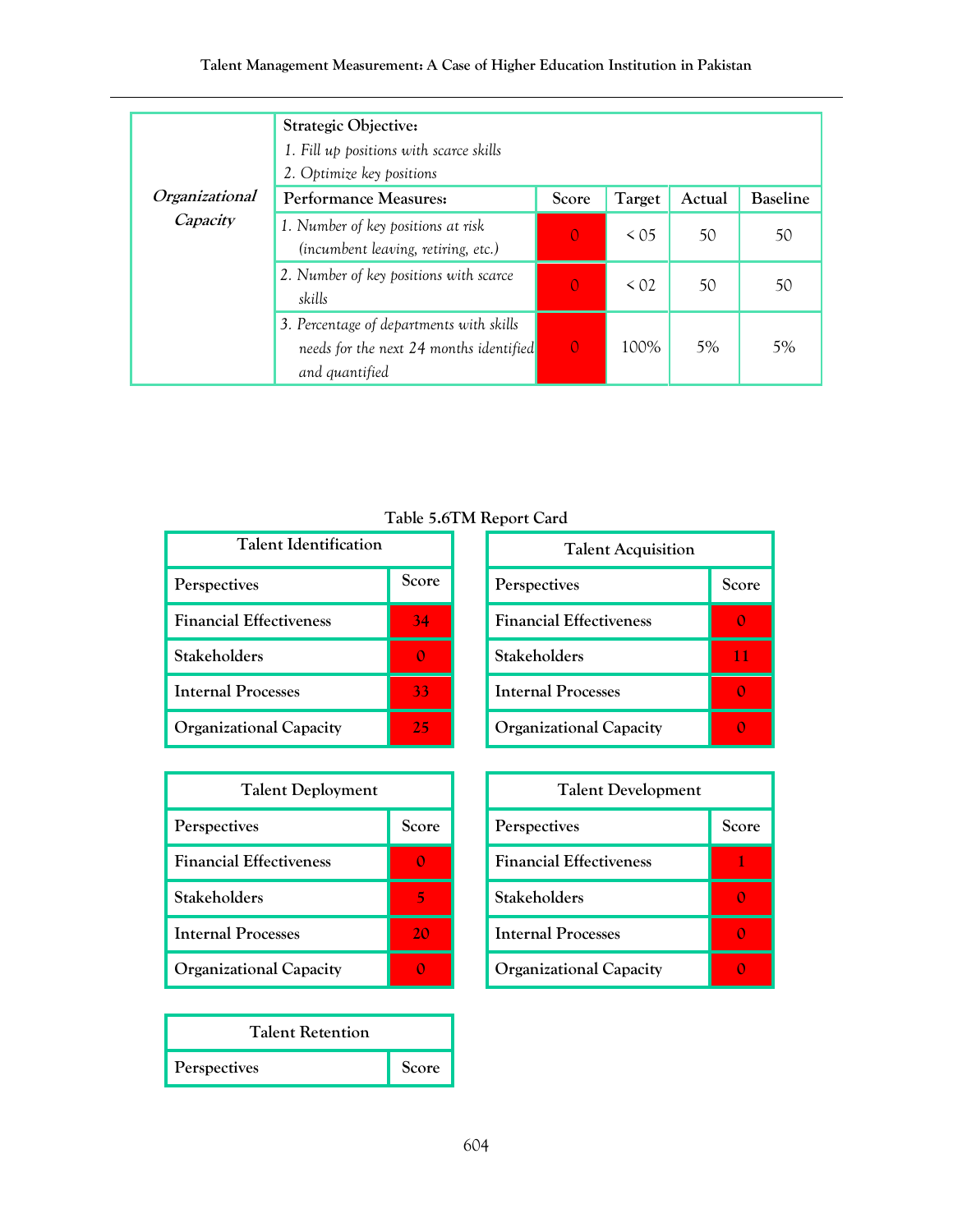| <b>Financial Effectiveness</b> |    |
|--------------------------------|----|
| <b>Stakeholders</b>            |    |
| Internal Processes             | 50 |
| <b>Organizational Capacity</b> |    |

| Legend |             |              |  |
|--------|-------------|--------------|--|
| - 49 % | $50 - 90 %$ | $90 - 100\%$ |  |
|        |             |              |  |

#### **6. Discussion**

 The study is based on the notion that talent management in a globalised world is gaining more and more importance. (Collings, Mellahi& Cascio, 2019; Glaister et al., 2018; Festing et al., 2017; Lucien, 2017; Chambers et al., 1998). And adequate measurement tool will help in effectively measuring the TM efforts in an organization. (Salasoo et al., 2013; Van den Brink et al., 2012; Tootell et al., 2009). This statement will be manifested after discussion of the findings of the subject study. Therefore, the purpose of the study was to develop an effective TM Scorecard to measure the TM efforts in an organization.

Primarily, TM Scorecard covers all the essentials of a management system, since it covers all strategic features and the performance measures that depicts all the performance areas in totality. Which will be helpful in measuring the progress of strategic goals/objectives indicating adequate alignment of the TM efforts with the organizational strategy. Here it highlighted that it is consistent with the literature that discusses the importance of strategic alignment of TM with the business strategy (Bradley, 2016; Vnoučková, 2016; Ashton and Morton, 2005; Becker, Huselid and Ulrich, 2001).

All the perspectives of TM Scorecard are joined from bottom to top through cause-and-effect logic, the objectives and performance measures in all the themes for organizational capacity and internal processes are mostly focused on the talent side the scorecard and the results in theses perspectives indicates the focus on improving the TM activities.

The TM Scorecard was tested for effectiveness by collecting data from a higher education institution. Generally, results are not encouraging, since the score of all performance measures are below satisfactory levels. Most of the revenue is consumed to run the day-to-day affairs of the institution, which includes employee remunerations and other administrative costs. Issues related to employee motivation is not being addressed and turnover of talented employees is quite high. Here, it is very important to highlight that the performance indicators measuring the goal alignment of employees with the business strategy depicts low scores, it points towards goal setting theory by Locke (1968), which entails that employees peruse their goals for superior performance and if they are aligned with the business strategy the outcome will be in the form of augmented business performance.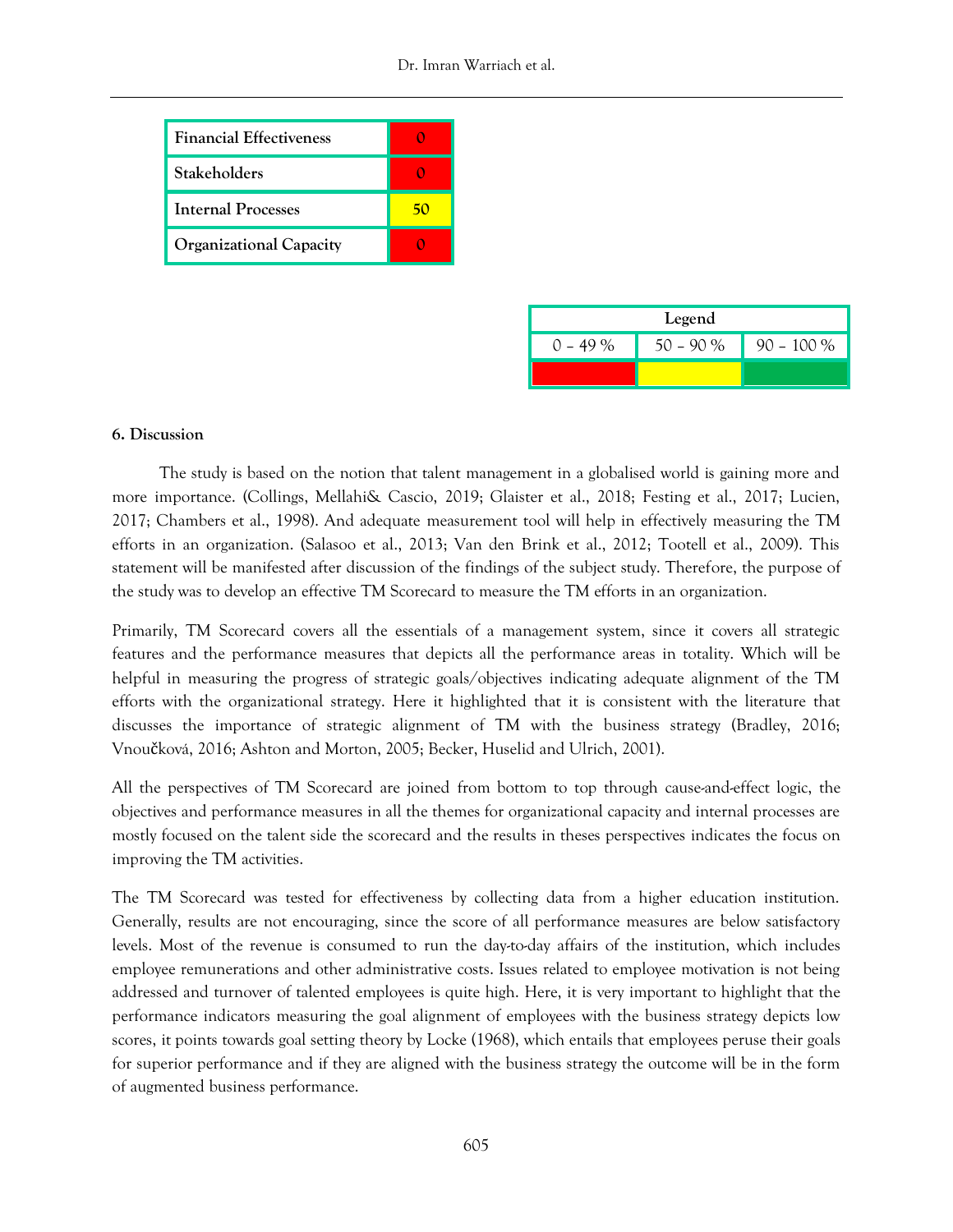Similarly, the expectancy theory by Vroom (1964) necessitates that employees adjust their behaviour for the anticipated satisfaction that will be attained through goals achievement. Thus, if the goals are aligned than the employees will try to achieve their future goals in order to attain satisfaction, which ultimately benefit the organization. Furthermore, strong linkage between TM strategies and organizational goals, basically connects the TM policies and business goals, essentially points towards use of workforce analytics for talent in the implementation of organizational strategy and in creating value. Alignment of the TM efforts with the strategic goals will develop a proper data analysis system ensuring accountability and audit. Finally, the low scores indicate lower employee motivation and minimal focus on talent management in the subject higher education institution.

#### **7. Implications and conclusions**

 The importance of TM cannot be ignored, best TM strategy implemented in an organization cannot produce desired results without effective measurement of the TM efforts. Therefore, to come up to this conclusion extensive literature regarding the TM was explored. Hence, to solve these issues an effective TM Scorecard has been formulated as an outcome of this study, which aligns the strategic elements of an organization with the TM efforts for effective implementation of talent strategy. Since alignment of the talented employees' goals with the goals of an organization has been considered a road to achieve competitive advantage through effective TM, which could be difficult to imitate by the competitors.

 Moreover, the scorecard was empirically tested in a sampled higher education institute to gauge the effectiveness and practicality of the TM Scorecard. The main purpose was to see the practical application of the instrument. Similarly, it has also been noted that for better value proposition for an organization, TM Scorecard could help. In totality, TM Scorecard will facilitate the process of data analysis regarding TM to make better decisions and helps organizations to achieve their strategic goals. Which indicates a paradigm shift in the TM function of an organization thereby to take on a new role as a partner of top management in decision making processes about strategic issues.

#### **References**

1. Al Ariss, A., Cascio, W.F. and Paauwe, J. (2014). Talent management: Current theories and future research directions. Journal of World Business, 49(2), 173-179.

2. Ashton, C. and Morton, L. (2005). Managing talent for competitive advantage: Taking a systemic approach to talent management. Strategic HR review, 4(5), 28-31.

3. Auranzeb, B. and Bhutto, S. A. (2016). Influence of talent management in enhancing organization performance: Evidence from service sector companies in Pakistan. Journal of Industrial Engineering Letters, 6(6), 49-55.

4. Becker, E.B., Huselid, A.M. and Ulrich. D. (2001). The HR scorecard: linking people, strategy, and performance. Boston, MA Harvard Business School Press.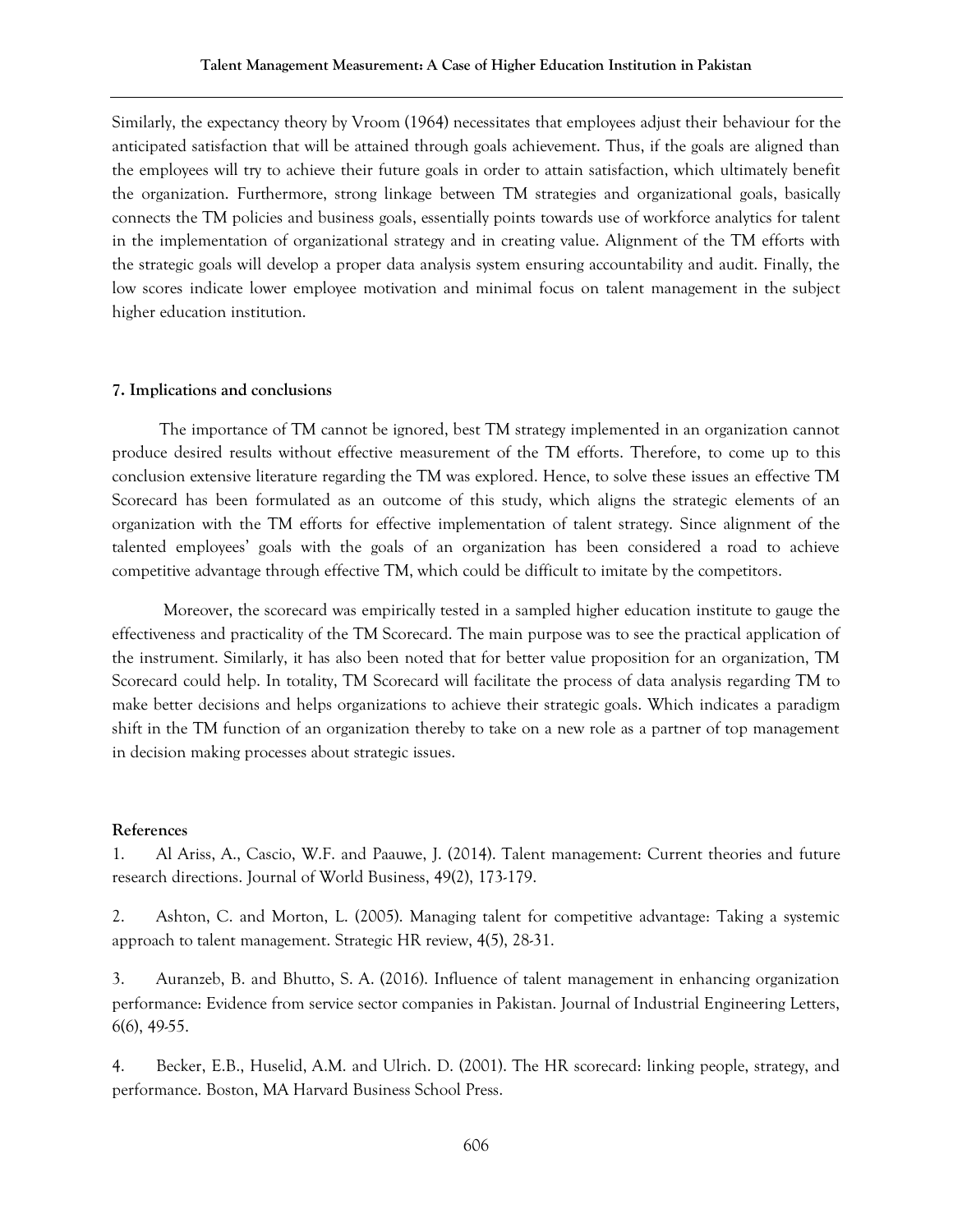5. Boston Consulting Group. (2017). Driving Value Through Leadership and Talent Capabilities. Retrieved from, https://www.bcg.com/capabilities/people-organization/leadership-talent-capabilities.aspx.

6. Chen, S.Y. (2012). A study of strategic talent management–workforce differentiation perspectives (Doctoral thesis). Retrieved from file:///C:/Users/IANM1564/Downloads/etd-1002112-170312.pdf.

7. Collings, D.G. and Mellahi, K. (2009). Strategic talent management: A review and research agenda. Human Resource Management Review, 19(4), 304-313.

8. Mellahi, K. and Collings, D.G. (2010). The barriers to effective global talent management: The example of corporate élites in MNEs. Journal of World Business, 45(2), 143-149.

9. Hughes, J.C. and Rog, E. (2008). Talent management: A strategy for improving employee recruitment, retention and engagement within hospitality organizations. International Journal of Contemporary Hospitality Management, 20(7), 743-757.

10. Collings, D.G. (2014). Toward Mature Talent Management: Beyond Shareholder Value. Human Resource Development Quarterly, 25(3), 301–319. doi:10.1002/hrdq.21198.

11. Collings, D.G., Mellahi, K. and Cascio, W.F. (2019). Global talent management and performance in multinational enterprises: A multilevel perspective. Journal of Management, 45(2), 540-566.

12. Collings, D.G. and Mellahi, K. (2009). Strategic talent management: A review and research agenda. Human Resource Management Review, 1(4), 304-313.

13. Chung, L.K. and D'Annunzio-Green, N. (2018). Talent management practices in small and mediumsized enterprises in the hospitality sector: an entrepreneurial owner-manager perspective, Worldwide Hospitality and Tourism Themes, https:// doi.org/10.1108/WHATT-10-2017-0065.

14. Chambers, E.G., Foulton, M., Handfield-Jones, H., Hankin, S.M. and Michaels Ill, E.G. (1998). The War for Talent. McKinsey Quarterly, 3, 44–57.

15. Cui, W., Khan, Z. and Tarba, Y.S. (2016). Strategic Talent Management in Service SMEs of China. Strategic Talent Management in Emerging Markets. 60(1), 1-132. Published online in Wiley Online Library (wileyonlinelibrary.com).

16. Din, U.S. and Hejratullah. (2017). The effect of talent management on Peshawar-based public and private banks' performance. European Journal of Business and Social Sciences, 5(11), 1-7. URL: http://www.ejbss.com/recent.aspx-/ ISSN: 2235 -767X.

17. Eberz, F. and Gilli, K. (2018) Career Development of Talent in Different Cultural Contexts - Implications for the Internationalization of SMEs. Interactive Research Development Workshop and Conference. "Internationalization of SMEs New Insights and Future Research Opportunities". ISBN 978-3- 00-059929-3.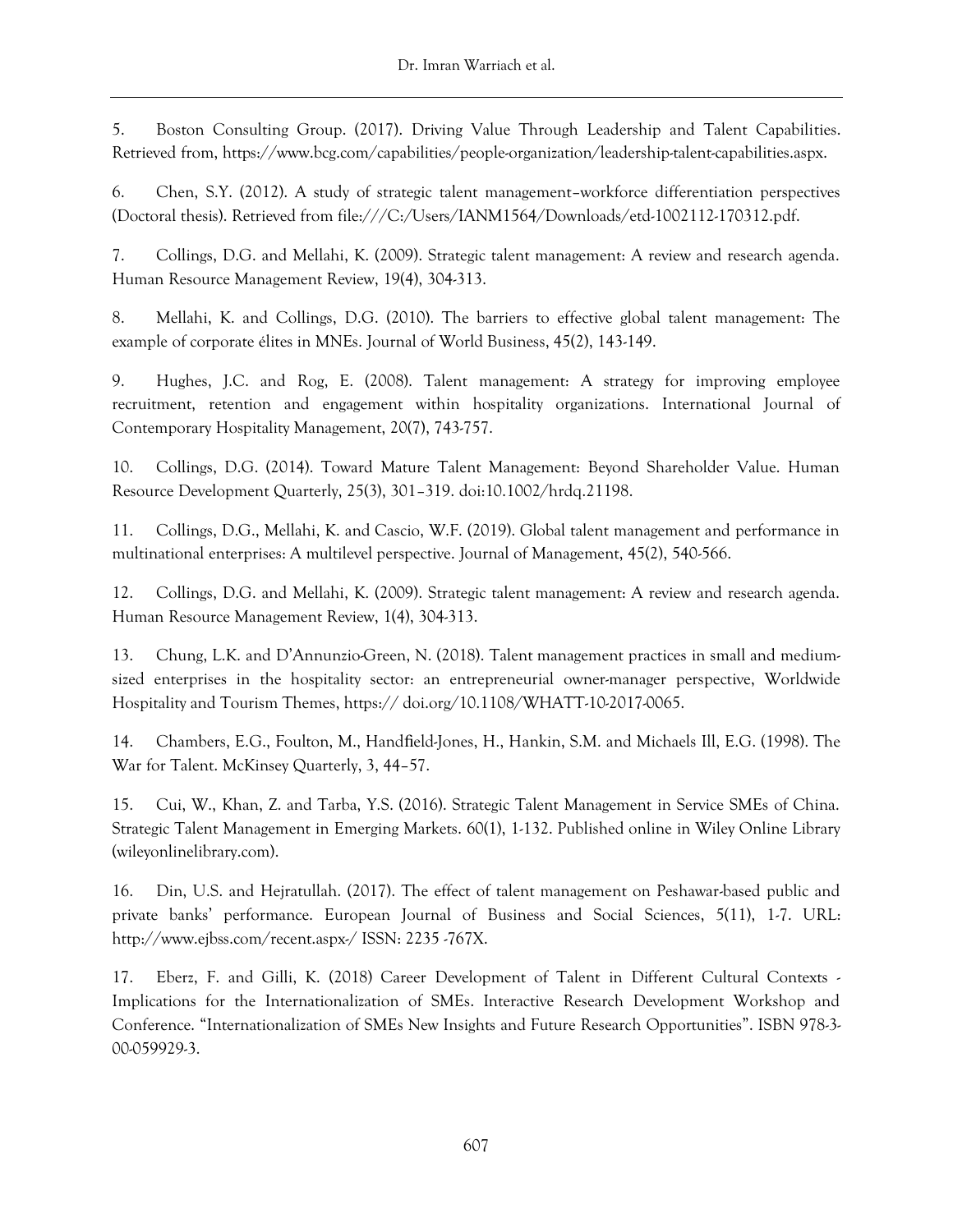18. Festing, M., Harsch, K., Schäfer, L. and Scullion, H. (2017). The Oxford Handbook of Talent Management. Oxford University Press. Oxford, United Kingdom.

19. Festing, M. and Scha ¨fer, L. (2013). Value Creation through Human Resource Management and Talent Management in Clusters – A Case Study from Germany. Resources and Competitive Advantage in Clusters, eds.

20. Gabčanová, I. (2012). Human resources key performance indicators. Journal of competitiveness. 4(1), 117-128.

21. Gelens, J., Hofmans, J., Dries, N. and Pepermans, R. (2013). Talent management and organisational justice: employee reactions to high potential identification. Human Resource Management Journal, 24(2), 159–175. doi:10.1111/1748-8583.12029.

22. Harsch, K. and Festing, M. (2020). Dynamic talent management capabilities and organizational agility-A qualitative exploration. Human Resource Management, 59(1), 43-61.

23. Huselid, A.M, Becker, B.E. and Beatty, R.W. (2005). The workforce scorecard: Managing human capital to execute strategy, Harvard Business School Press.

24. Jayaraman, S., Talib, P. and Khan, A.F. (2018). Integrated Talent Management Scale: Construction and Initial Validation. SAGE Open, 8(3), 2158244018780965.

25. Kaplan, R.S. and Norton, D.P. (1996). Using the balanced scorecard as a strategic management system. Harvard Business Review, 35-48.

26. King, K.A. (2017). The talent climate: Creating an organisational context supportive of sustainable talent development through implementation of a strong talent system. Journal of Organizational Effectiveness: People and Performance, 4(4), 298-314.

27. King, K. (2018). Macro Talent Management in Canada: A Review of the National Context, Competitive Strengths and Future Opportunities to Attract, Develop and Retain Talent. In Macro Talent Management (pp. 40-69). Routledge.

28. King, K.A. and Vaiman, V. (2019). Enabling effective talent management through a macrocontingent approach: A framework for research and practice. BRQ Business Research Quarterly.

doi: 10.1016/j.brq.2019.04.005

29. Lawler, E.E. (2018). Organization Development and Talent Management: Beyond the Triple Bottom-Line. In: Jamieson D., Church A., Vogelsang J. (eds) Enacting Values-Based Change. Palgrave Macmillan, Cham.

30. Locke, E. A. Toward a theory of task motivation and incentives. Organizational Behavior and Human Performance, 1968, 3, 157-189.